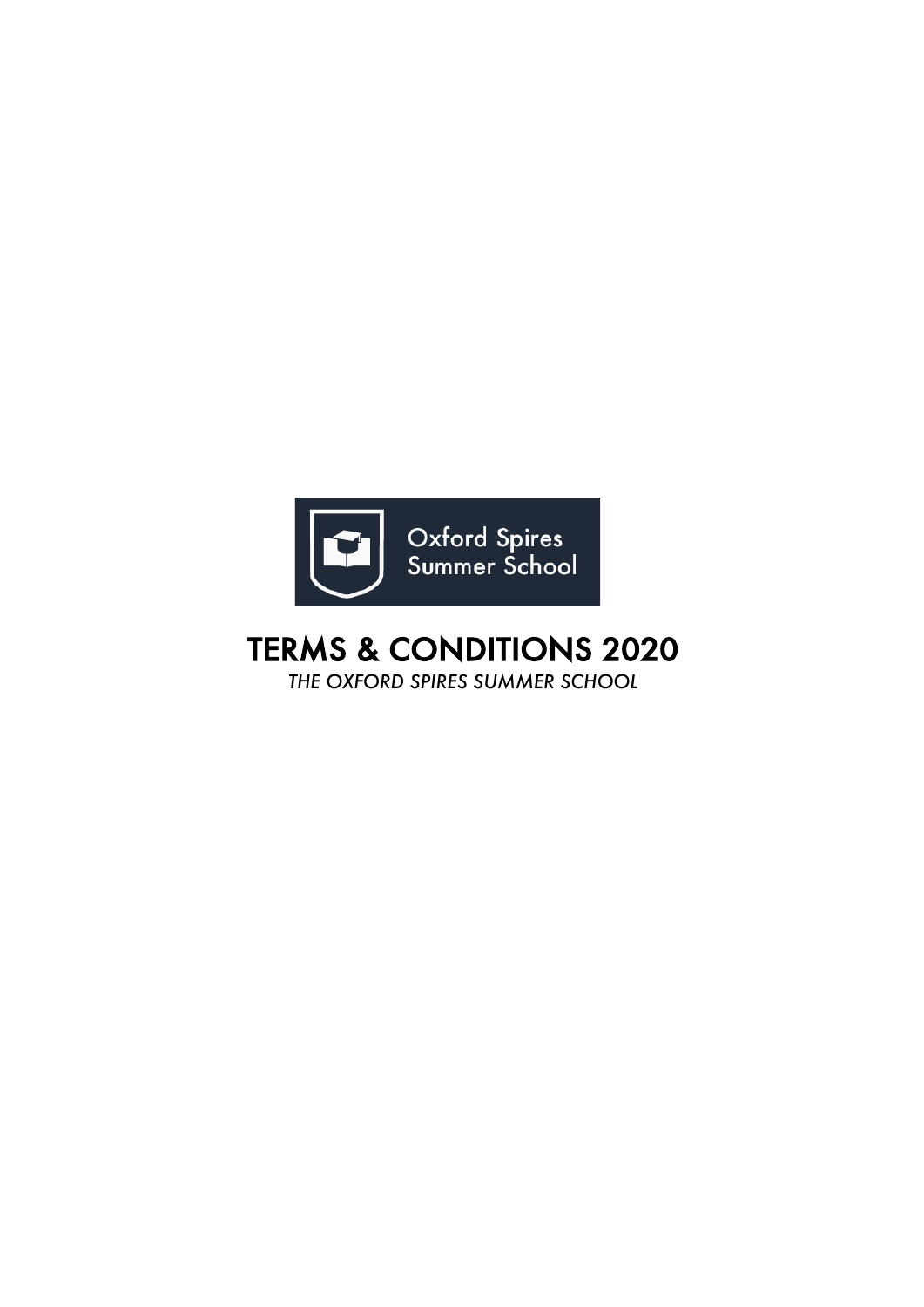

Ξ

## USEFUL CONTACT DETAILS

#### Director and Head of Law, Business & International Relations:

Shu Shu Wong shushu.wong@theoxfordspires.co.uk

#### Director and Head of Data Science, Artificial Intelligence & Economics

Derek Feng derek.feng@theoxfordspires.co.uk

#### Chief Operating Officer & Programme Director:

Alice Wong alice.wong@theoxfordspires.co.uk

#### Manager (Marketing & Programme Development)

Anna Schnitzerova anna.schnitzerova@theoxfordspires.co.uk

#### Programme Coordinator & Lecturer

Naur Abgadzhava info@theoxfordspires.co.uk

Admissions: info@theoxfordspires.co.uk

### IMPORTANT INFORMATION

Websites: www.theoxfordspires.co.uk

**Email:** info@theoxfordspires.co.uk

Course information is provided by faculty members and departments, usually by means of course handbooks and information on websites.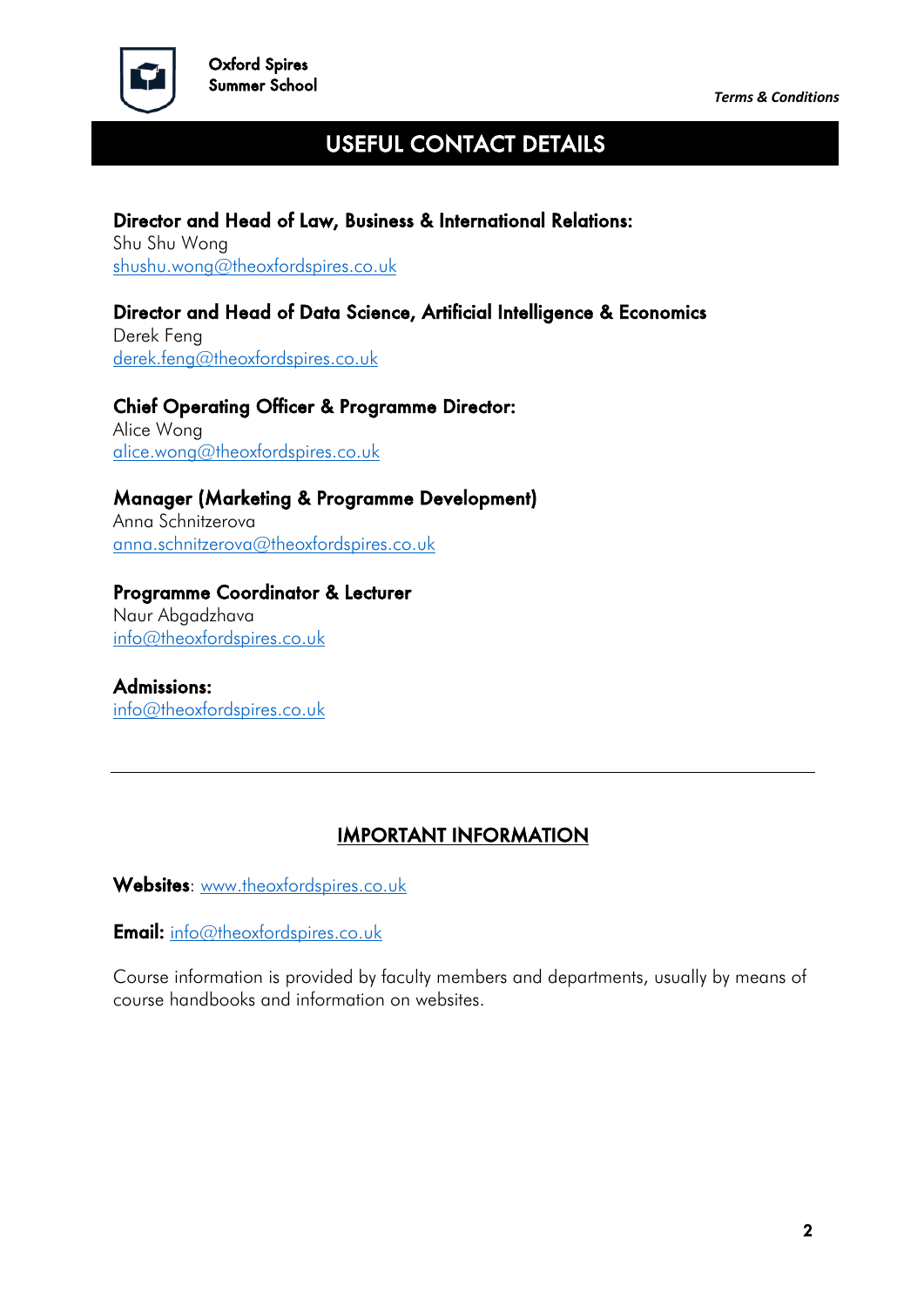

# **CONTENTS**

| 1.  |                                                                                                                                                                                                                                | 4                      |
|-----|--------------------------------------------------------------------------------------------------------------------------------------------------------------------------------------------------------------------------------|------------------------|
| 2.  | Particulars ——————————————————————————————                                                                                                                                                                                     | $\boldsymbol{\Lambda}$ |
| 3.  |                                                                                                                                                                                                                                | $\boldsymbol{\Lambda}$ |
| 4.  |                                                                                                                                                                                                                                | $\boldsymbol{4}$       |
| 5.  | Balance Payment - 2000 - 2000 - 2000 - 2000 - 2000 - 2000 - 2000 - 2000 - 2000 - 2000 - 2000 - 2000 - 2000 - 2000 - 2000 - 2000 - 2000 - 2000 - 2000 - 2000 - 2000 - 2000 - 2000 - 2000 - 2000 - 2000 - 2000 - 2000 - 2000 - 2 | 5                      |
| 6.  | Cancellations, Terminations and Refunds ——————————————                                                                                                                                                                         | $\overline{5}$         |
| 7.  |                                                                                                                                                                                                                                | 7                      |
| 8.  | Consequences of Complete/Partial Termination - The Consequences of Complete/Partial Termination                                                                                                                                | $\overline{7}$         |
| 9.  |                                                                                                                                                                                                                                | 8                      |
| 10. | Limitations of Liability - The Commission of Liability - The Commission of Liability - The Commission of Liability -                                                                                                           | 9                      |
| 11. |                                                                                                                                                                                                                                | 9                      |
| 12. | Assignment ————————————————————————————                                                                                                                                                                                        | 10                     |
| 13. | Notices and Service ————————————————————                                                                                                                                                                                       | 10                     |
| 14. |                                                                                                                                                                                                                                | 10                     |
| 15. |                                                                                                                                                                                                                                | 11                     |
| 16  |                                                                                                                                                                                                                                |                        |
| 17. | Alterations - 2000 11                                                                                                                                                                                                          |                        |
| 18. |                                                                                                                                                                                                                                | 11                     |
| 19. |                                                                                                                                                                                                                                | 11                     |
| 20. | Representation —————————————————————————                                                                                                                                                                                       | 12                     |
| 21. |                                                                                                                                                                                                                                | 12                     |
| 22. | Marketing, Photography and Videos ————————————————————                                                                                                                                                                         | 12                     |
| 23. |                                                                                                                                                                                                                                | 13                     |
| 24. |                                                                                                                                                                                                                                | 13                     |
| 25. | About the Oxford Spires Summer School ("The School") --------------- 13                                                                                                                                                        |                        |
| 26. |                                                                                                                                                                                                                                | 13                     |
| 27. | Continuing Obligations - The Continuing Obligations - The Continuing Obligations - The Continuing Obligations -                                                                                                                | 13                     |
| 28. |                                                                                                                                                                                                                                | 14                     |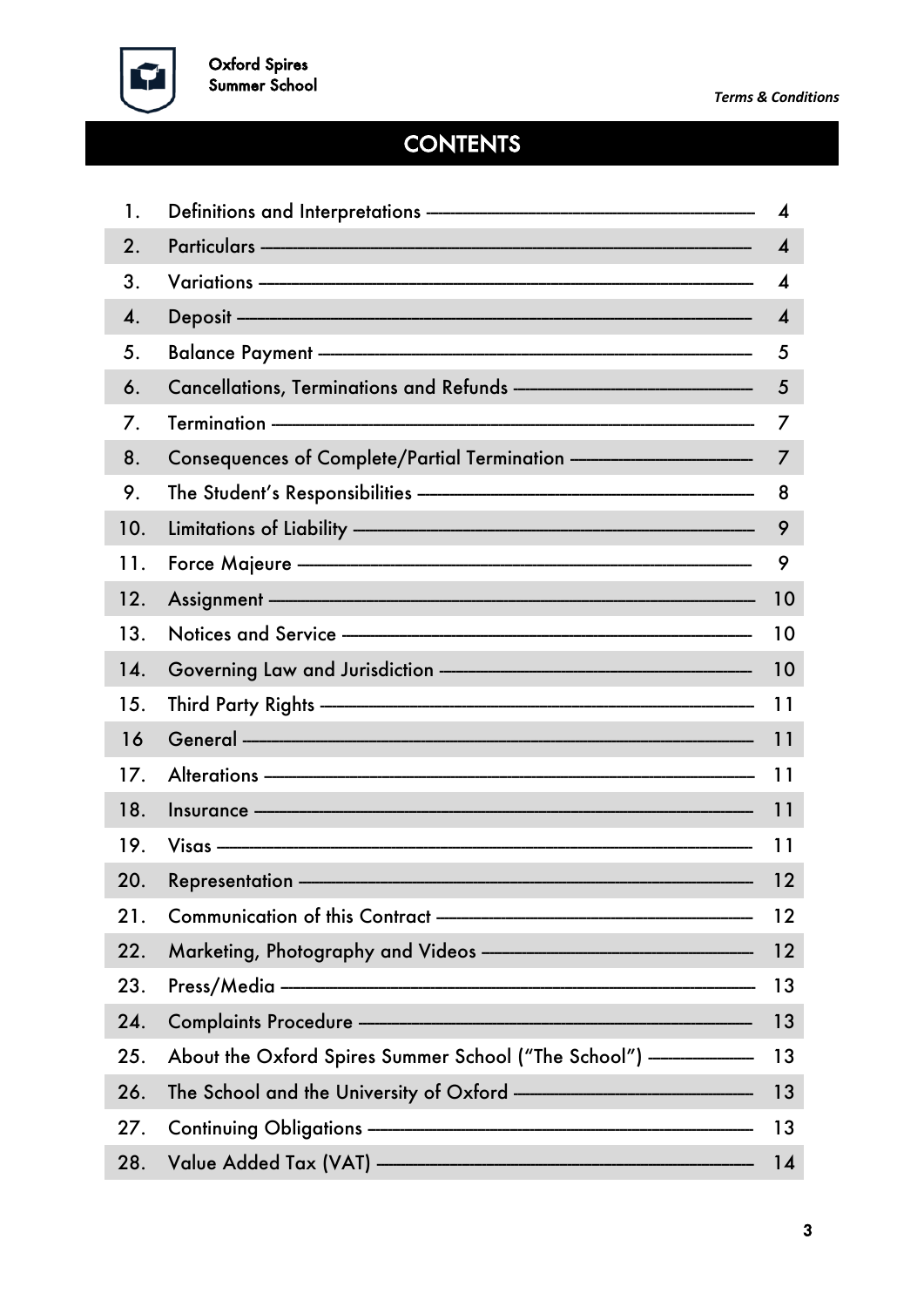

Before signing the Confirmation of Participation form and paying the deposit to the Oxford Spires Summer School ("the School"), enrolling students and their parents (or where applicable legal guardians) must ensure that they fully understand the following terms and conditions ("this Contract"), which is written in English.

A signed copy of the Confirmation of Participation form and successful receipt of the deposit by the School are regarded as acceptance of this Contract.

### 1. DEFINITIONS AND INTERPRETATIONS

The following definitions and rules of interpretation apply in this Contract.

- 1.1 "the College" means St Edmund Hall of the University of Oxford.
- 1.2 "this Contract" means the terms and conditions contained herein.
- 1.3 "the School" means the Academy of Law and Economics trading as the Oxford Spires Summer School.
- 1.4 "the Student" means a participant in the educational course to be provided by the School.
- 1.5 Except where a contrary intention appears, a reference to a Clause is a reference to a clause of this Contract.

## 2. PARTICULARS

- 2.1 The School will share the general facilities of the College with College staff and students, other summer school students, other summer school organisations and college conference delegates.
- 2.2 The Student shall provide the School with their full name, address and age, showing any special medical, accommodation or dietary requirements no later than 30 days prior to the start date of the course.

### 3. VARIATIONS

3.1 Save as otherwise expressly provided in this Contract, the School reserves the right to vary the terms of any Clause in this Contract with 30 days' notice to the student.

### 4. DEPOSIT

- 4.1 The Student shall pay a non-refundable deposit of at least £450 Pounds Sterling, the exact figure to be stated in the acceptance letter, in order to secure their registration for the course booked
- 4.2 Upon successful receipt of the deposit by the School from the Student or on the Student's behalf, the Student communicates their acceptance of this Contract and this Contract shall come into and be of effect.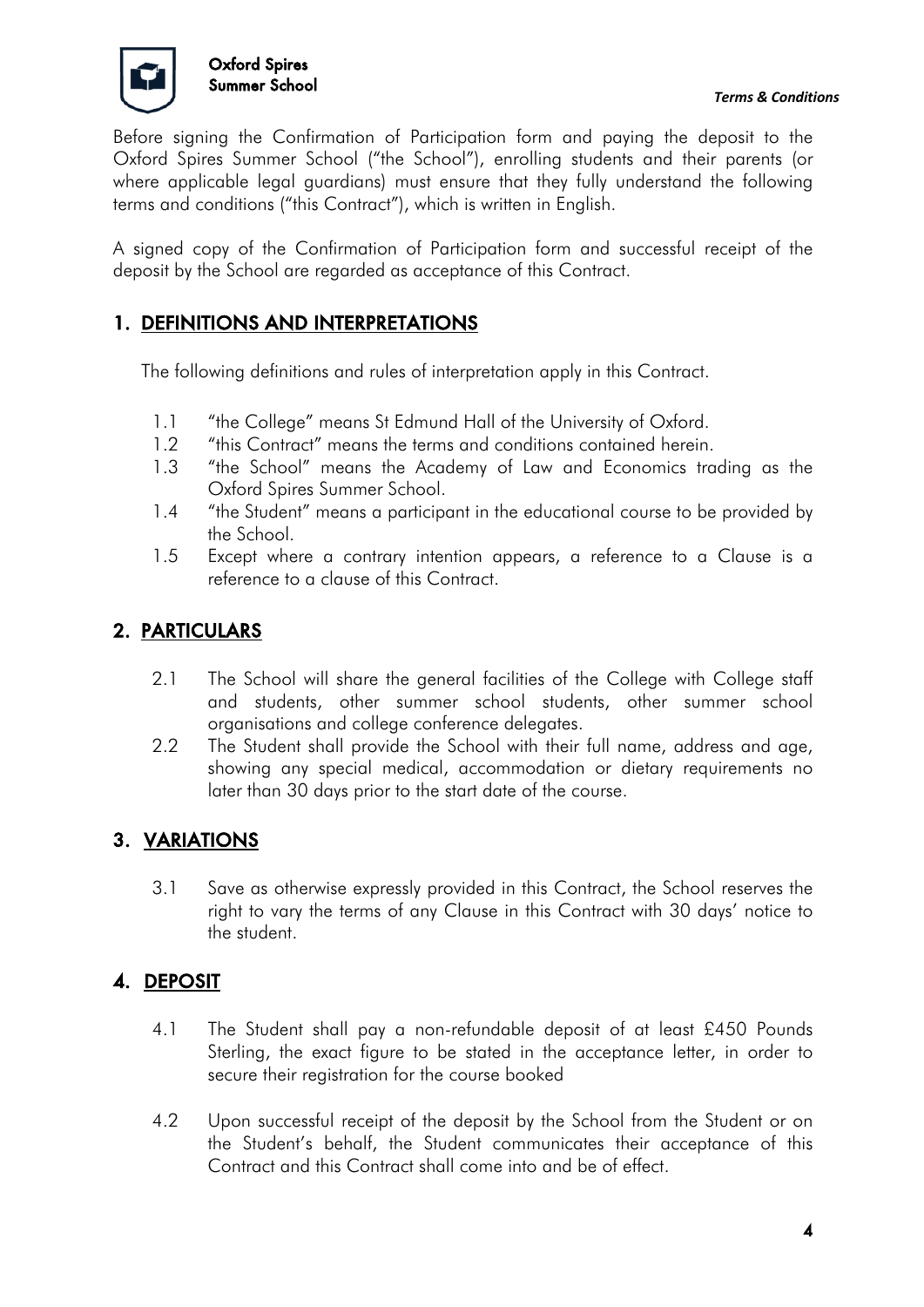

### 5. BALANCE PAYMENT

- 5.1 The sum of 100% of the remaining balance of the course fees as adjusted in accordance with Clause 4 shall be paid by the Student to the School no later than 60 days before the start date of the course booked.
- 5.2 If any amount remains unpaid after its due date, then without limiting the School's other rights or remedies, the Student shall pay interest on the overdue amount at the rate of 5% per annum above the base rate of Barclays Bank plc. Such interest shall accrue on a daily basis from the due date until actual payment of the overdue amount.
- 5.3 All payments shall be made by the Student to such bank account as the School may from time to time notify the Student.
- 5.4 Prices are subject to change and reasonable notice will be given of any such change.
- 5.5 In the event that the Student registers less than 60 days before the start date of the course, they shall pay on registration the full amount of the course fees which is the combined total of the deposit and the balance payment.

#### 6. CANCELLATIONS, TERMINATIONS AND REFUNDS

No purported cancellation shall be of effect unless in writing (by email or postal mail) in legible and unambiguous English and actually received by the School. Any such cancellation shall be of effect only from the date on which it is actually received by the School in writing (if by email at info@theoxfordspires.co.uk, if by postal mail at 1 Kittiwake Court, 4 Great Dover Street, London, SE1 4XR, United Kingdom) and shall be on the following terms:

#### 6.1 DEPOSIT

No refund of the deposit will be made under any circumstances, unless the School subsequently awards the Student a full scholarship. A non-refundable administration fee of £50 Pounds Sterling will be applicable to Students who have been awarded a full scholarship.

#### 6.2 CANCELLATIONS BEFORE START DATE

For the remaining balance of the course fees, the following terms shall apply:

| <b>Date</b>      | % Refund |
|------------------|----------|
| Up to April 1    | 100      |
| April 2 - May 15 | 50       |
| May 16 to June 1 | 10       |
| June 2 onwards   |          |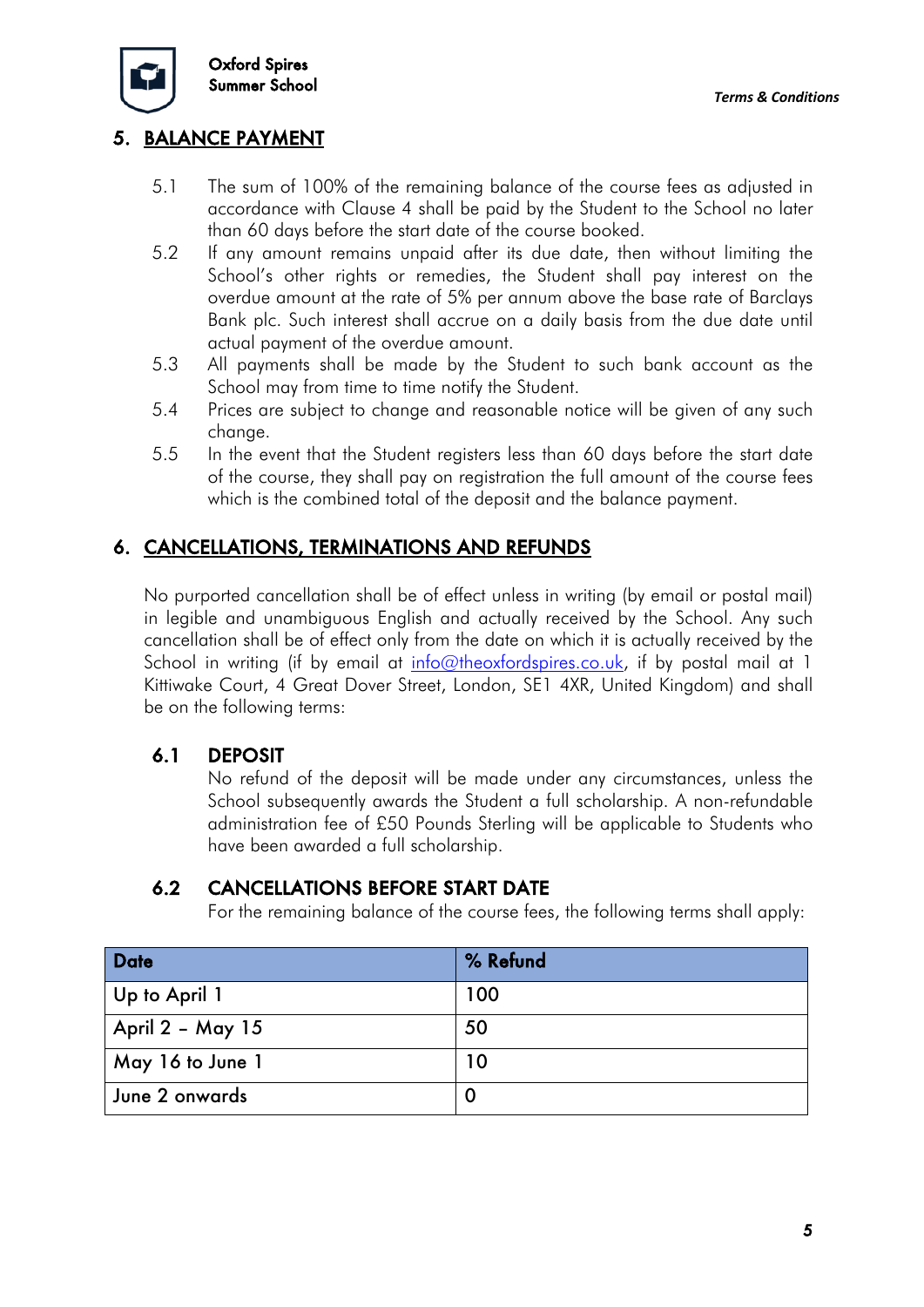

All refunds shall be net of any foreign exchange losses and net of any credit card or other banking or transfer charges and of any similar expenses incurred by the School, as well as after deduction of an administration fee of £100 Pounds Sterling.

## 6.3 CANCELLATIONS OR TERMINATIONS ON OR AFTER START DATE

Where a cancellation or termination of a course occurs on or after the start date for any reason and whether by the Student or by the School, the Student shall receive no refund of any course fees already paid or incurred.

#### 6.4 VISA REJECTIONS

The student is referred to Clause 19 for terms in relation to visa rejections.

#### 6.5 INSURANCE

The Student is required to take out comprehensive insurance at his or her own cost to cover himself or herself, including health, contents and travel insurance, which will insure him or her against, but not limited to, issues such as flight costs and course fees incurred in the event of cancellations, theft of personal items, medical treatment, repatriation, personal accident, public liability and legal expenses.

The Student is referred to Clause 18 for further terms in relation to insurance.

#### 6.6 POSTPONEMENT

The Student may not postpone their registration or carry forward their fees paid to a subsequent course at a later date. For the avoidance of doubt, this Clause 6.6 shall remain applicable whatever the reason given for requesting a postponement or carrying forward of course fees paid including (but without prejudice to the generality of the foregoing) illness arising before or during the course.

### 6.7 CANCELLATIONS BEFORE THE COURSE FOR MEDICAL REASONS

In the event of the Student becoming ill before the start date of the course and being unable to attend the course or any part of it in consequence thereof, no refund of any fees will be made save as provided in Clauses 6.1 and 6.2.

### 6.8 CANCELLATION DURING THE COURSE FOR MEDICAL REASONS

In the event of the Student becoming ill during the course no refund of any fees will be made.

### 6.9 TRANSFER OF FEES TO ANOTHER STUDENT

The Student may transfer their registration or transfer their fees to another student. For the avoidance of doubt, this Clause 6.9 shall remain applicable whatever the reason given for requesting a transfer of course fees paid including (but without prejudice to the generality of the foregoing) illness arising before or during the course.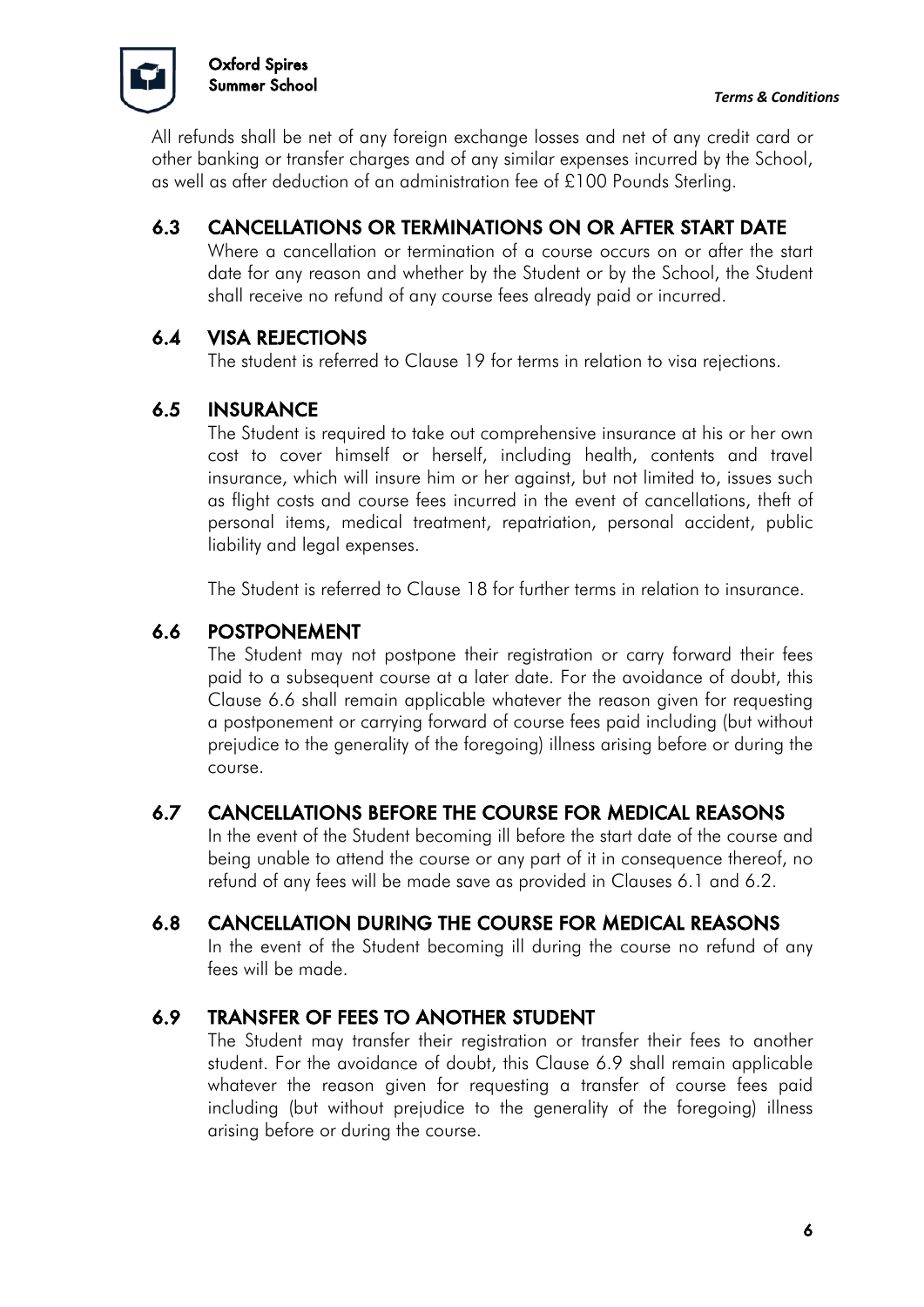

## 7. TERMINATION

- 7.1 The School has a *zero-tolerance policy* and shall be entitled to terminate this Contract by written notice to the Student if:
	- a) payment of 100% of the total balance has not been made by at least 60 days before the start date of the course;
	- b) without prejudice to Clause 7.1(a), the Student commits any breach of the provisions of this Contract prior to the start date of the course, and fails to remedy the breach within 14 days after the giving of a written notice particularising the breach and requiring the same to be remedied; and/or
	- c) without prejudice to Clause 7.1(a), the Student commits any breach of the provisions of this Contract, in particular the Students' responsibilities as set out in Clause 9, on or after the start date of the course.
- 7.2 For the purpose of Clause 7.1(b) a breach shall be considered capable of remedy if the Student can comply with the provision in question in all respects other than as to time and performance (provided that time and performance is not of the essence).
- 7.3 Any waiver by the School of any breach of any provision of this Contract shall not be considered as a waiver of any subsequent breach of the same or any other provision hereof.
- 7.4 The rights to terminate this Contract conferred by this Clause 7 shall be without prejudice to any other right or remedy of the School in respect of the breach concerned and any other breach.

### 8. CONSEQUENCES OF COMPLETE OR PARTIAL TERMINATION

- 8.1 Upon registration for a course by payment of a deposit the Student is committed to taking up the place on the course and paying the full course fees as provided for in Clauses 4 and 5 and requests for refunds following cancellation or termination after a course has started shall be treated solely in accordance with Clause 6.
- 8.2 The School accepts no responsibility for any loss or damage suffered by the Student as a result of termination of this Contract pursuant to Clause 7.1, including but without limit to, the cost of alternative accommodation, air fares, or other travel expenses for the Student or any other person.
- 8.3 Following the point of termination pursuant to Clause 7.1(c), the Student's parents shall be immediately informed and the Student shall be booked onto a flight, or any other means of transportation as appropriate, to return to their home or any other destination agreed in advance between the School and the Student's parents, the next day at his/her own cost.
- 8.4 Subject as otherwise provided herein and to any rights or obligations which have accrued prior to termination, neither party shall have further obligations to the other under this Contract following termination except as provided in Clause 27.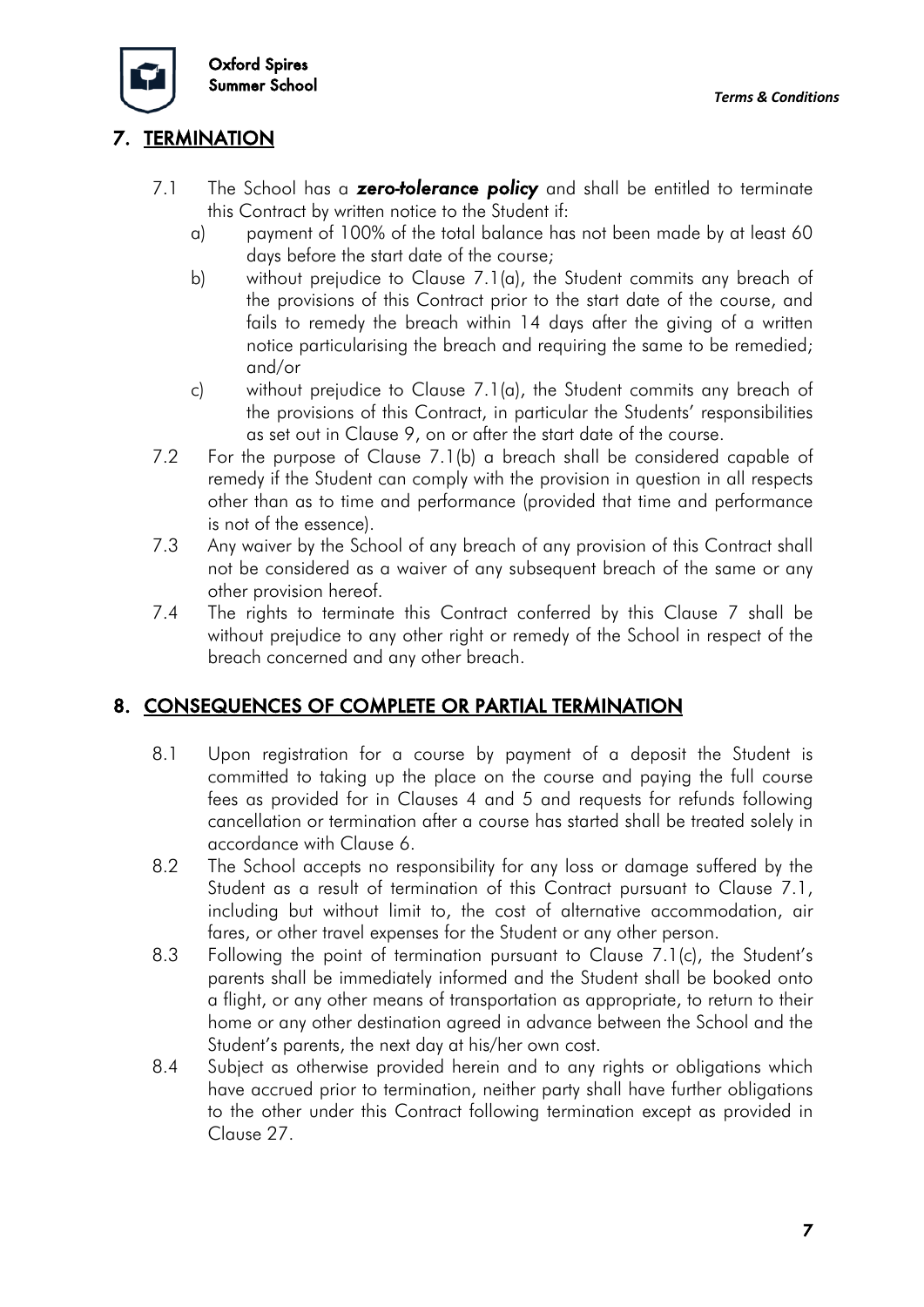

#### 9. THE STUDENT'S RESPONSIBILITIES

#### 9.1 The Student undertakes with the School:

- a) if requested by the School to provide satisfactory references in respect of the Student;
- b) to behave responsibly and not to damage any property belonging to the School or to the College or to any other person:
- c) to fully indemnify the School against any loss or damage to the premises, furniture or other property of the College or of any other person by the Student or ensuing as a reasonably (in the opinion of the School) foreseeable consequence of any act or omission of the Student and to indemnify the School against any and all claims or costs in respect thereof;
- d) not to undertake any activity that may be liable (in the opinion of the School) to bring the School, the College, or other venues (whether or not course activities are held there) into disrepute;
- e) to treat the facilities and the premises of the College, other venues (whether or not course activities are held there) and all other persons with care and respect for the privacy of their residents (where applicable) and not interfere with or gain access to or
- f) attempt to gain access to those parts of the premises of the College or other venues to which public use or access are indicated by the College or venue in question to be unauthorised;
- g) not to smoke in any room on the College. In the event of noncompliance, smoke detectors may trigger the alarm, and should the Fire Service levy a fine for unnecessary attendance, the right is reserved to pass this charge to the Student;
- h) without prejudice to Clause 9.1(f), not to commit any act which breaches the criminal law of, or infringes the civil rights of any other person under the laws of, England or any other jurisdiction within the United Kingdom;
- i) to pay to the School a charge in respect of a replacement room key in the event of the loss or damage of the original to the value of £50 Pounds Sterling;
- j) to follow all instructions communicated or otherwise published by or on behalf of the College and other venues (whether or not course activities are held there) with respect to security, health and safety regulations and personal and public safety; and
- k) not to affix or attach anything to or otherwise decorate the whole or any part of the College or any other venues (whether or not course activities are held there)
- 9.2 As provided in Clauses 7 and 8, the School reserves the right at any time to exclude from the course and the premises of the College and terminate this Contract in respect of any Student whose behaviour is, in the opinion of the School, unacceptable or an unacceptable nuisance or annoyance to other Students or to others on the premises of the College or elsewhere.
- 9.3 The School reserves the right to refer instances of what it perceives to be obstructive, disruptive or aggressive behaviour by the Student to the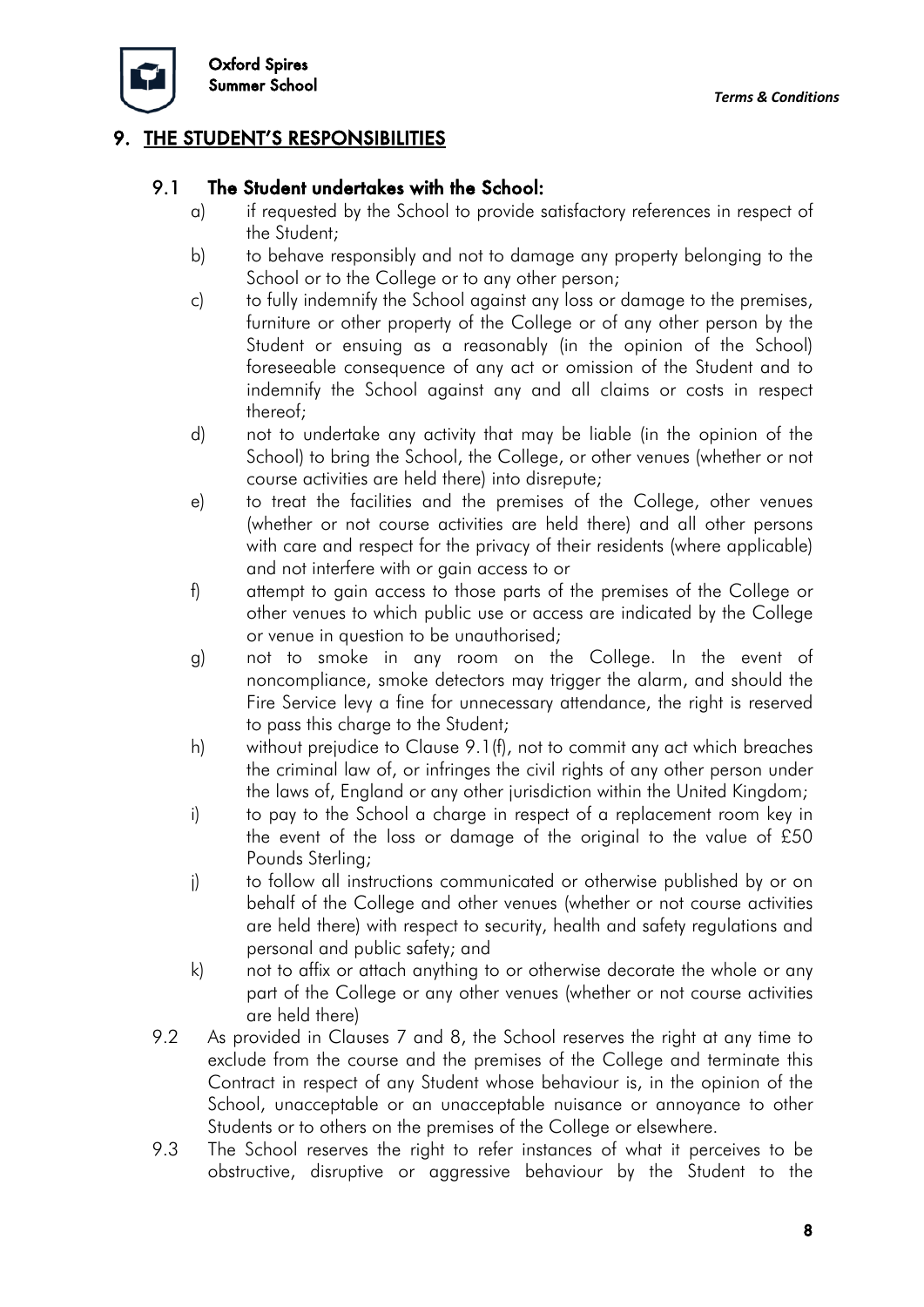

appropriate authorities or security staff of the relevant College and/or the local police.

- 9.4 The School reserves the right not to issue or to rescind the Student's graduation certificate where the Student has in the opinion of the School breached any or all of the terms contained in this Contract.
- 9.5 Without prejudice to any other provision of this Contract, the Student shall at all times indemnify and keep indemnified the School against all expenses, costs, claims, damage and loss arising from or in connection with any act or omission of the Student.

## 10.LIMTATION OF LIABILITY

- 10.1 The School shall not be liable to the Student for any damages, loss, costs, expenses claims or proceedings howsoever arising and whether actual or contingent arising in connection with the performance or contemplated performance of this Contract except for death or personal injury resulting from negligence of the School, its employees, agents, consultants, subcontractors or suppliers whilst acting within the scope of or in the course of their employment or contract.
	- a) loss of or damage to personal belongings whether or not caused by the School's negligence;
	- b) if the failure or breach of this Contract is in whole or in part the fault of the Student;
	- c) if the failure or breach of this Contract is the fault of someone else not connected with the provision of the premises at which the Student is staying;
	- d) if the failure or breach of this Contract is in whole or in part attributable to any unusual or unforeseeable circumstances beyond the School's control, the consequences of which could not have been avoided even if all reasonable care had been exercised; or
	- e) if the failure or breach of this Contract is in whole or in part attributable to any event which the School or the supplier of any service, even with all reasonable care, could not foresee or forestall.
- 10.2 Without limiting the generality of this Clause 10 or of the Contract as a whole, the School will not accept liability in the following circumstances:
- 10.3 Where the School makes any payment to the Student arising from this Contract, by the acceptance of such payment the Student thereby assigns to the School or its insurers any rights it may have to pursue any other third party. The Student must thereafter provide the School and its insurers with all assistance required.

### 11.FORCE MAJEURE

Without prejudice to Clause 10, the School shall not be deemed to be in breach of this Contract or otherwise be liable to the Student for non-performance or partperformance only or delay in performance of any obligation under this Contract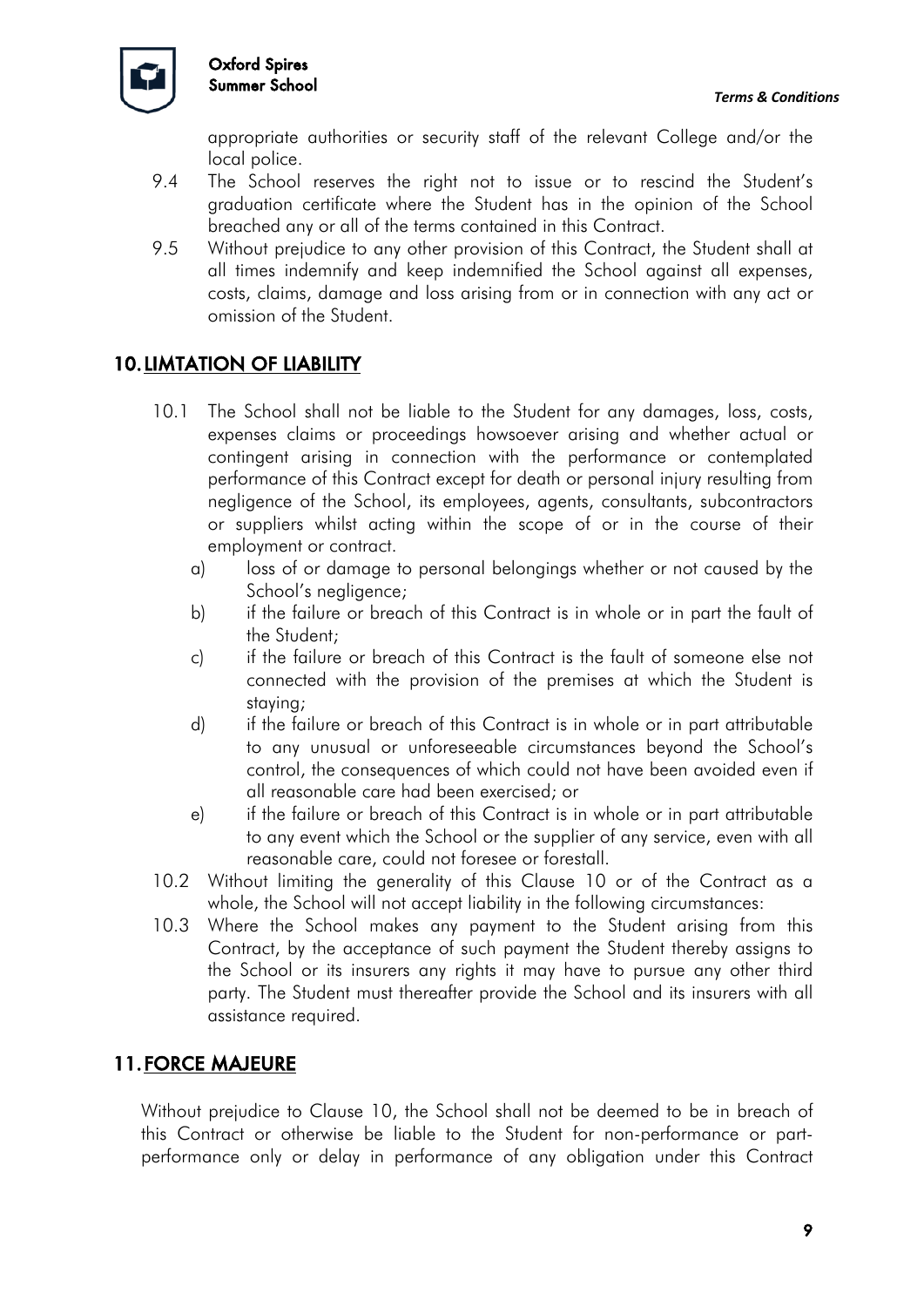

arising out of circumstances beyond its control, which it has notified at any time to the Student including but not limited to:

- (a) occurrences or threatened or suspected occurrences of activities of suspected terrorists;
- (b) human or animal disease;
- (c) fire or floods;
- (d) disruption to air traffic;
- (e) withdrawal or non-availability of services or facilities by any third party; and/or
- (f) discretion of any competent local or national authority or fear of any such.

#### 12.ASSIGNMENT

- 12.1 This contract is personal to the Student who may not assign or dispose of any of their rights hereunder or sub-contract or otherwise delegate any of their obligations hereunder.
- 12.2 The School shall be entitled to assign the benefit and/or burden of this Contract to any person or company without requiring any consent of the Student.

#### 13.NOTICES AND SERVICE

- 13.1 Any notice or other information required or authorised by this Contract to be given by either party to the other may be given by hand or sent (by first class pre-paid post or email) to the other party at their address as stated in the last communication received from them.
- 13.2 Any notice or other information given by post which is not returned to the sender as undelivered shall be deemed to have been given on the third day after the envelope containing the same was so posted; and proof that the envelope containing any such notice or information was properly addressed, prepared and posted and that is has not been so returned to the sender shall be sufficient evidence that such notice or information has been duly given.
- 13.3 Any notice or other information sent by email or comparable means of communication shall be deemed to have been duly sent on the date of transmission provided that a confirming copy thereof is sent by first class prepaid post to the other party within 24 hours after transmission.
- 13.4 Service of any legal proceedings concerning or arising out of this Contract may be effected by causing the same to be delivered to any address provided by the Student or his/her parent or legal guardian or to such other address as may from time to time be notified in writing by the party concerned.

### 14.GOVERNING LAW AND JURISDICTION

13.1 This Contract and any dispute or claim arising out of or in connection with it or its subject matter or formation (including non-contractual disputes or claims) shall be governed by and construed in accordance with the laws of England and Wales.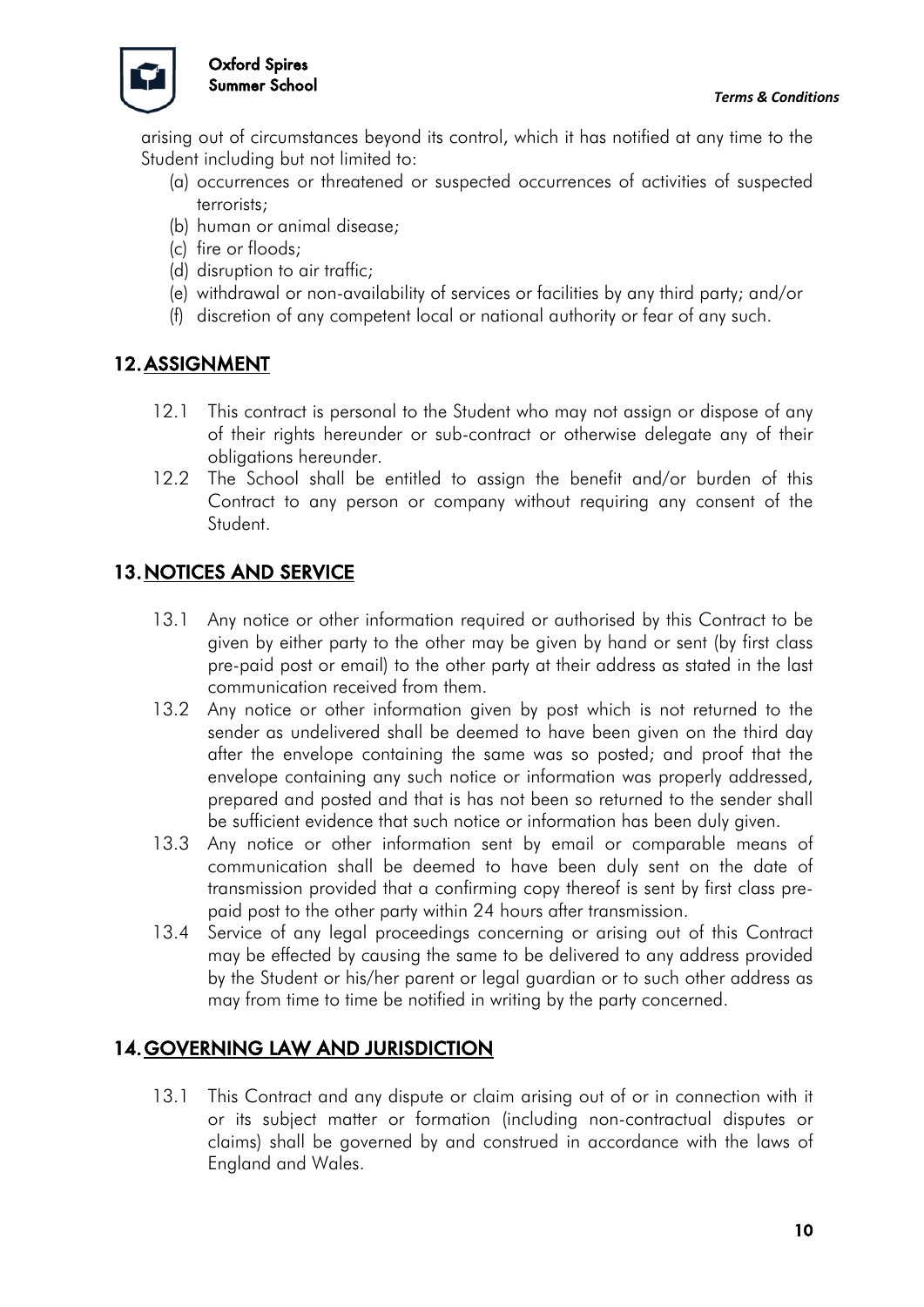

13.2 The parties irrevocably agree to the exclusive jurisdiction of the courts of England and Wales.

#### 15.THIRD PARTY RIGHTS

The Contracts (Rights of Third Parties Act) 1999 is excluded from applying to this Contract and nothing in this Contract confers or purports to confer on any third party any benefit or any right to enforce terms of this contract.

#### 16.GENERAL

Nothing in this Contract shall create, or be deemed to create, a partnership or the relationship of principal and agent or employer and employee between the School and the Student or any other person. Any reference in this Contract to any provision of a statute shall be construed as a reference to that provision as amended, re-enacted or extended at the relevant time. The headings in this Contract are for convenience only and shall not affect its interpretation.

### 17.ALTERATIONS

The School reserves the right to make alterations without prior warning to their academic and extracurricular timetables depending on the availability of lecturers and other staff and other factors.

#### 18.INSURANCE

- 18.1 It is compulsory for the Student to be at all times comprehensively insured to cover all costs and consequences of medical treatment, repatriation, personal/public liability, personal accident, damage/theft/loss of personal belongings, legal expenses, recovery of course fees and flights booked or needed in the event of cancellation or early departure.
- 18.2 EU nationals shall bring valid documentation entitling them to free-at-thepoint-of-delivery medical treatment on the UK National Health Service such being additional to and not instead of comprehensive insurance as set out in Clause 18.1.

### 19.VISAS

- 19.1 Should a Student require a visa to travel to the UK, the School will, upon receipt of the deposit payment (or receipt of full course fees if booking is made less than 60 days before the start of the course) issue a Visa Support Letter for a child visitor or study visit visa application.
- 19.2 If the child visitor or study visit visa application is refused, then provided we receive a valid visa refusal letter, a full refund will be issued, less the deposit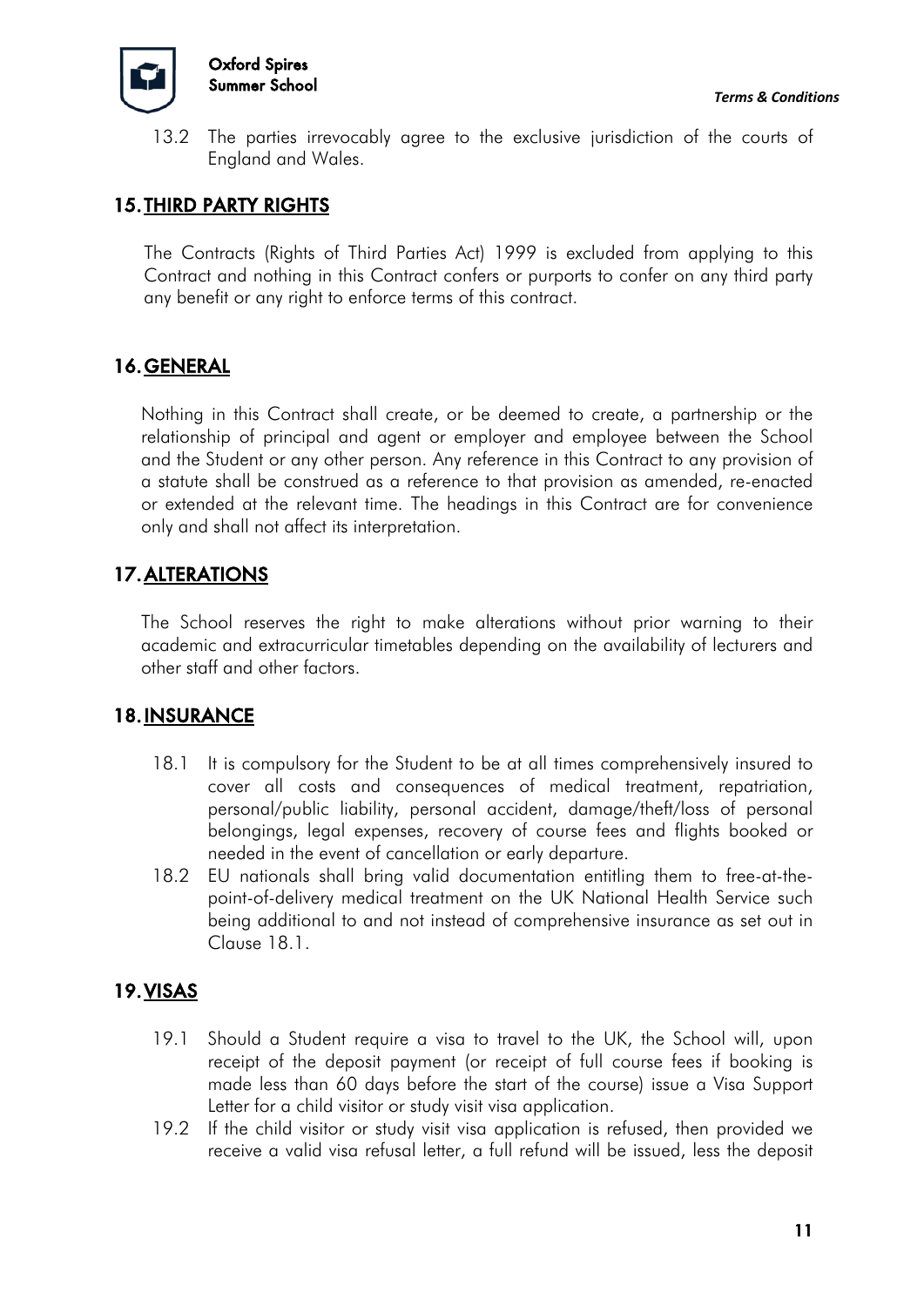

and a £100 Pounds Sterling administration fee. No refund will be given in the instance where one or more of these criteria is not met:

- a) the visa application must be made with sufficient time prior to the arrival date to allow for the length of application time as indicated by the UK Visas and Immigration;
- b) all necessary documentation must be provided as indicated by the UK Visas and Immigration; and/or
- c) the parent/guardian must be able to demonstrate that all necessary steps were taken to obtain the correct visa.

### 20.REPRESENTATION

The Student undertakes with the School:

- a) not to make trade mark use of any name, trade mark or logo of the School or the Academy of Law and Economics Limited; and
- b) not to make trade mark use of any name, trade mark or logo of any of the College or other venues (whether or not course activities are held there).

## 21.COMMUNICATION OF THIS CONTRACT

- 21.1 The School shall communicate to the Student the terms contained in this Contract in several ways in order to ensure that such terms are successfully received and understood.
- 21.2 Specifically this Contract will be:
	- a) presented every day online on our website at www.theoxfordspires.co.uk as a link which may be viewed and printed off in full at any time; and
	- b) presented together with the Confirmation of Participation form which must be signed by the Student signaling agreement.
- 21.3 If the Student is not prepared to be bound by the terms of this Contract they must notify the School in writing immediately after the first communication to them of this Contract and the registration will be cancelled at that point and any money paid refunded subject to Clause 6.

### 22.MARKETING, PHOTOGRAPHY AND VIDEOS

- 22.1 Unless advised in writing on the contrary by the Student or parent (or where applicable the legal guardian), the Student agrees to participate in promotional activities undertaken by the School which include photography, videoing, recording and other such activities.
- 22.2 These activities may result in the production of materials featuring the Student such as brochures, posters, websites, newsletters and marketing campaigns.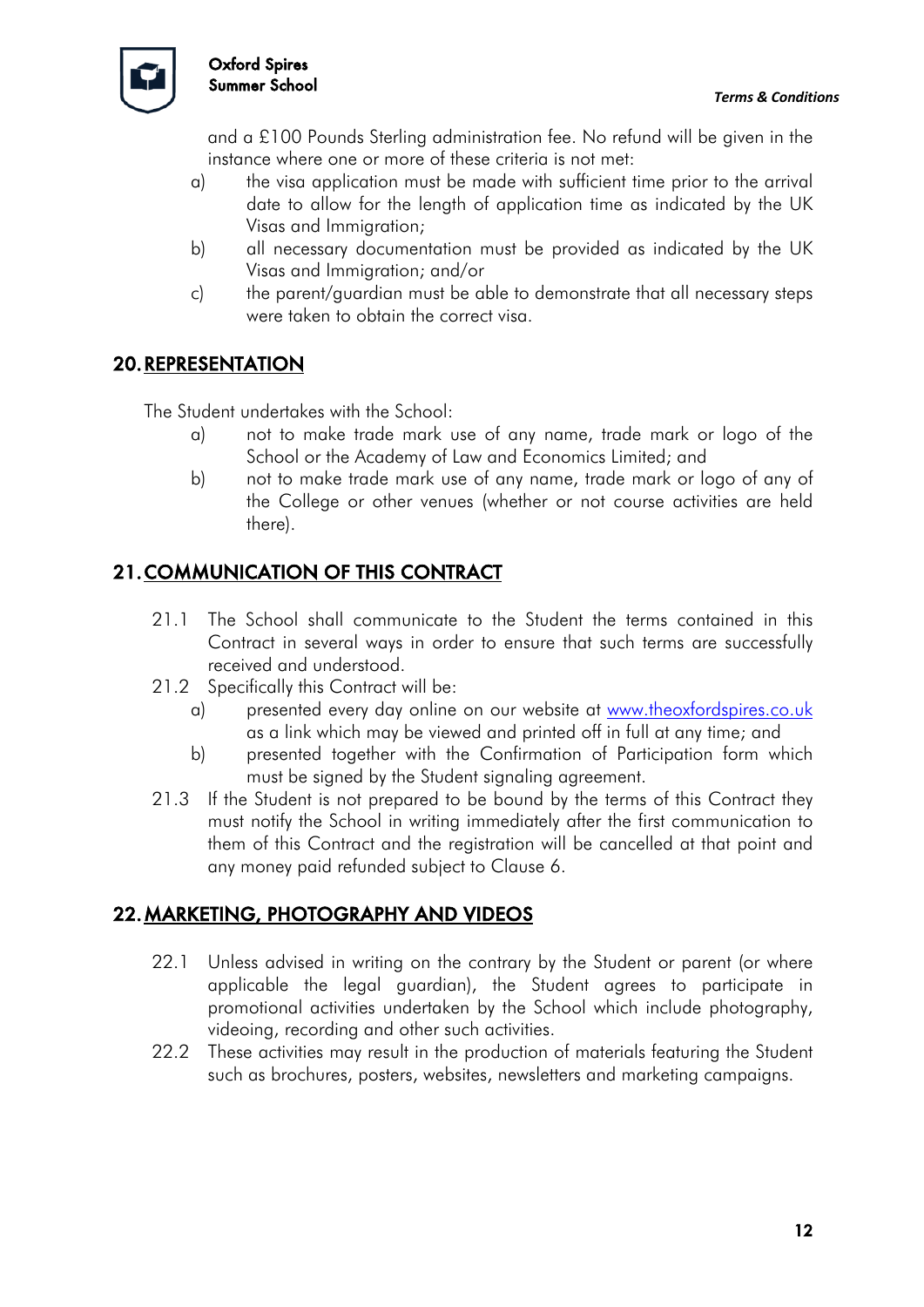

#### 23.PRESS/MEDIA

The Student shall not during their course make any statement or give any interview to the media or publish any material whether online or otherwise in relation to the School or any of its employees, members or workers or its clients or business referrers without the prior written consent of a director of the School and shall remove or recall all such material which has been so published immediately upon being asked to do so by or on behalf of the School insofar as it is within the Student's power to do so.

### 24.COMPLAINTS PROCEDURE

The Student is entitled to make a complaint by following the complaints procedure documented on the School's website at www.theoxfordspires.co.uk as well as in the Parent and Student Handbook.

#### 25.ABOUT THE OXFORD SPIRES SUMMER SCHOOL ("THE SCHOOL")

The School is a project of the Academy of Law and Economics Limited, a company incorporated in England under company number 10145883 with its registered office at 71-75 Shelton Street, Covent Garden, WC2H 9JQ, UK. The School contracts with the Campus for the use of their facilities but is not a part of and does not operate under the aegis of any of the Campus.

#### 26.THE SCHOOL AND THE UNIVERSITY OF OXFORD

It is important to be clear that the School is not part of or otherwise affiliated to the University of Oxford. The School contracts with the University of Oxford for the use of their facilities and also contracts with tutors from those institutions but does not operate under the aegis of the University of Oxford.

It should also be noted that the School is not affiliated in any way with the Campus at which our programme operates.

### 27.CONTINUING OBLIGATIONS

27.1 The following provisions of this Contract shall survive expiry at termination of this Contract howsoever they arise and shall continue in force indefinitely:

Clause 5 (Balance payment), Clause 7.4 (Termination), Clause 8 (Consequences of complete or partial termination), Clause 9.1(c) and (h) (The Student's responsibilities), Clause 10 (Limitation of liability), Clause 14 (Governing law and jurisdiction), Clause 20 (Representation), Clause 22 (Marketing, photography and videos), Clause 24 (Complaints procedure).